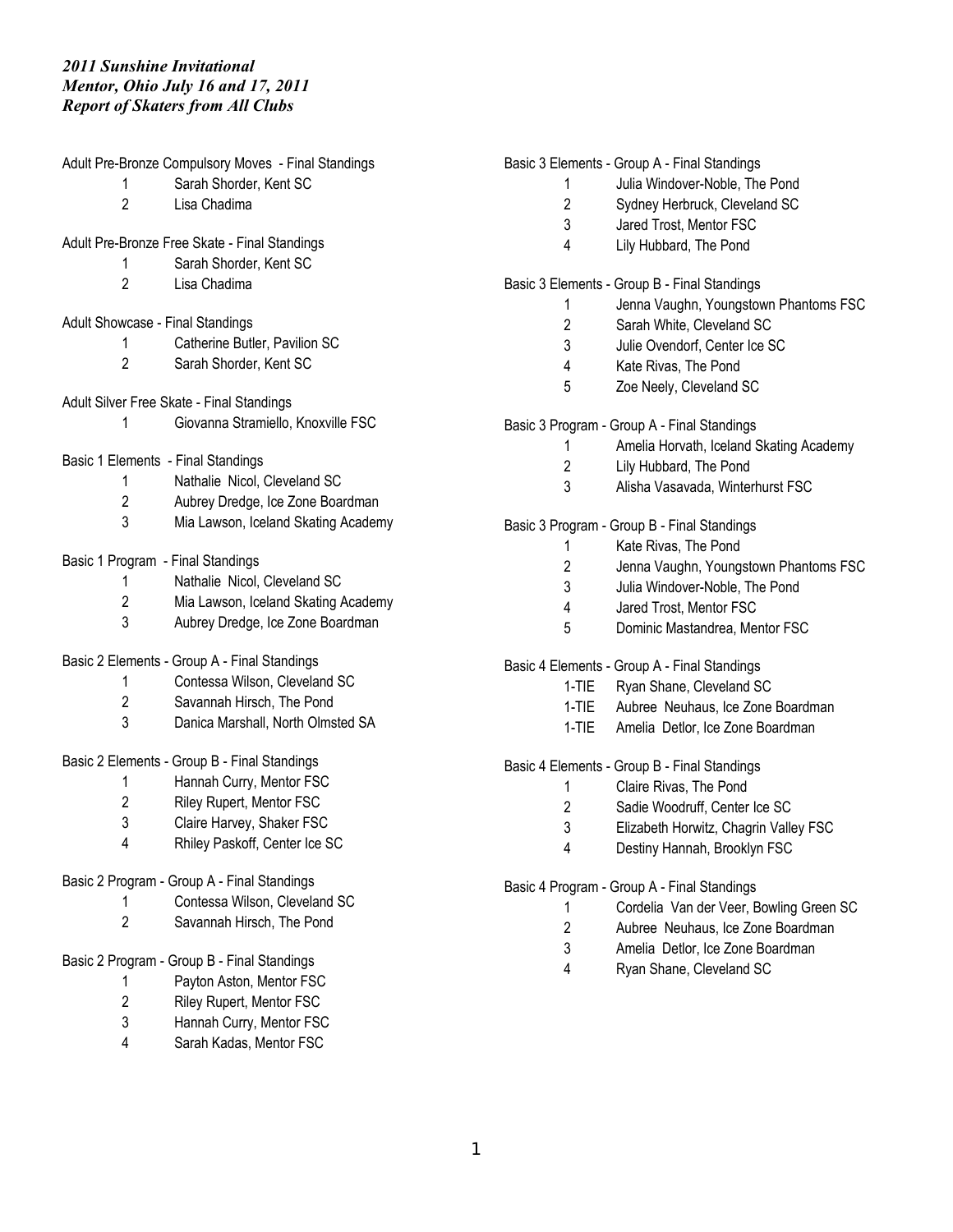Basic 4 Program - Group B - Final Standings Claire Rivas, The Pond Sydney Herbruck, Cleveland SC Emily Craddock, Iceland Skating Academy Zoe Neely, Cleveland SC Sarah White, Cleveland SC Basic 5 Elements - Final Standings Anne Rivas, The Pond Grace Romig, Mentor FSC Basic 5 Program - Final Standings Anne Rivas, The Pond Basic 6 Elements - Final Standings Haley Caldwell, The Pond Olivia Paduano, Mentor FSC Allison Brandt, The Pond Regina Ovendorf, Center Ice SC Halle Hummel, Mentor FSC Briana Smith, Mentor FSC Basic 6 Program - Final Standings Olivia Paduano, Mentor FSC Haley Caldwell, The Pond Halle Hummel, Mentor FSC Rachel Sapola, Winterhurst FSC Basic 7 Elements - Final Standings Alexa Zunich, Gilmour Academy FSC Marilena DeGennaro, The Pond Mikayla Bell, Strongsville SC Victoria Hobbs, Wooster FSC Morgan Kristo, Mentor FSC Basic 7 Program - Final Standings Natalie Soliman, Iceland Skating Academy Morgan Kristo, Mentor FSC Mikayla Bell, Strongsville SC Victoria Hobbs, Wooster FSC Basic 8 Elements - Group A - Final Standings Paige Thompson, Kent SC Leah Grieco, Strongsville SC

Tara Steinberger, Mentor FSC

### Basic 8 Elements - Group B - Final Standings

- Sarah Maloney, Kent LTS
- Rachael Schmidt, Wooster FSC
- Autumn Lehmann, The Pond
- Nicole Peterman, Bowling Green SC

### Basic 8 Program - Group A - Final Standings

- Sarah Maloney, Kent LTS
- Paige Thompson, Kent SC
- Leah Grieco, Strongsville SC
- Sarinna Vasavada, Winterhurst FSC

### Basic 8 Program - Group B - Final Standings

- Nicole Peterman, Bowling Green SC
- Rachael Schmidt, Wooster FSC
- Jordan Raudins, Strongsville SC
- Autumn Lehmann, The Pond
- Claudia Casey, Gilmour Academy FSC
- Hannah Shane, Cleveland SC

### Beginner Showcase - Final Standings

- Alyssa Duke, Strongsville SC
- Catherine Reikowski, Kent SC
- Taylor Murphy, Mentor FSC
- Julia Ventura, Brooklyn FSC
- Peyton Munn, Gilmour Academy FSC
- Tatum Murphy, Mentor FSC
- Cordelia Van der Veer, Bowling Green SC

Beginner Spins - Final Standings

- Roman Myron, SC of Mt. Lebanon
- Jennifer Nelson, Center Ice SC
- Kaitlyn Nedley, SC of Mt. Lebanon
- Jiahe Niu, Cleveland SC
- Hannah Holzopfel, Center Ice SC
- Josie Cochran, Cleveland SC

Beginner Test Track FS - Group A - Final Standings

- Tatum Murphy, Mentor FSC
- McKenna Hoefsmit, Winterhurst FSC
- Jiahe Niu, Cleveland SC
- Josie Cochran, Cleveland SC
- Isabella Schulz, Mentor FSC
- Gianna Cantini, Mentor FSC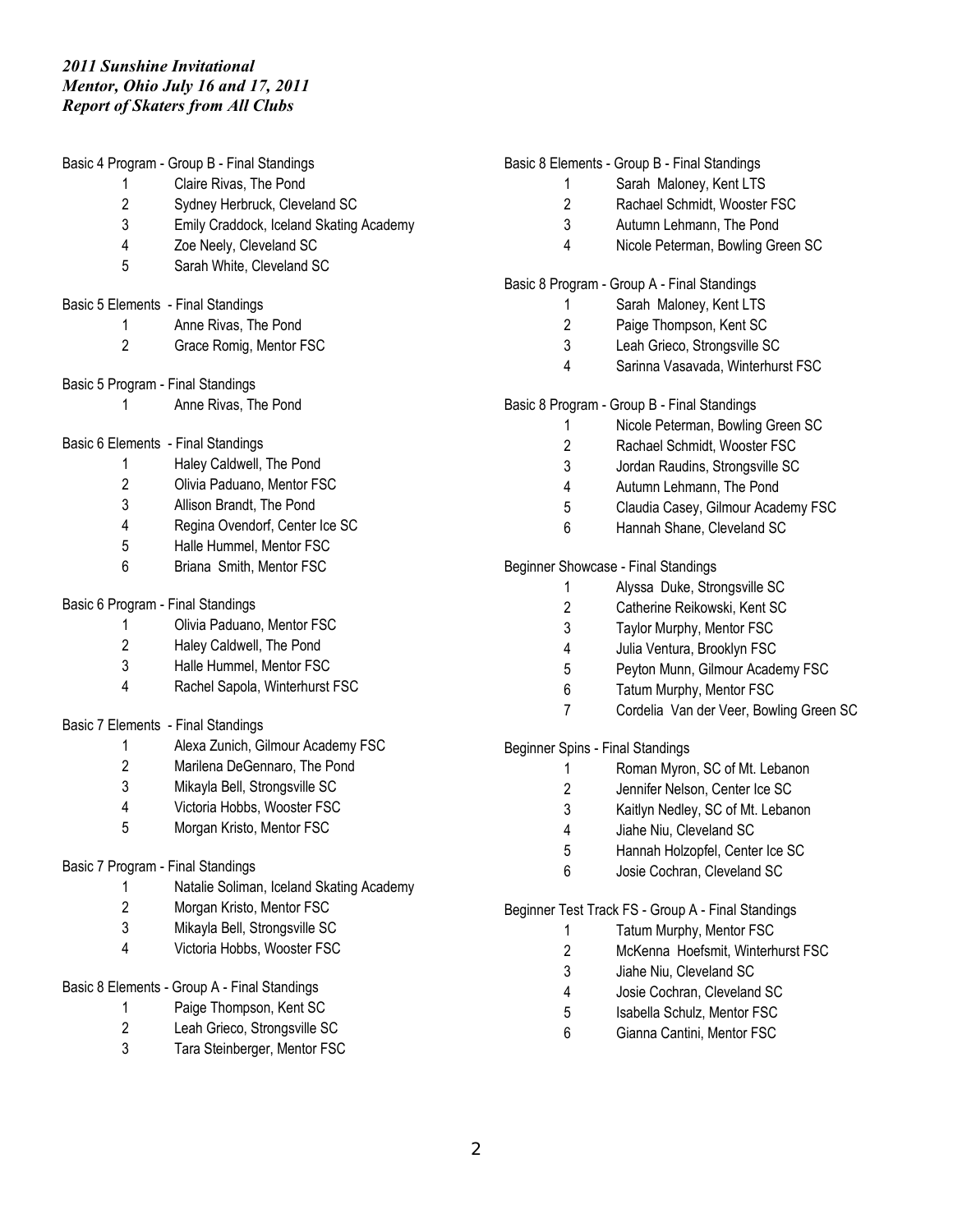| Beginner Test Track FS - Group B - Final Standings |                                                    |  |  |  |  |  |
|----------------------------------------------------|----------------------------------------------------|--|--|--|--|--|
| 1                                                  | Katie Nettis, Gilmour Academy FSC                  |  |  |  |  |  |
| $\overline{c}$                                     | Hannah Holzopfel, Center Ice SC                    |  |  |  |  |  |
| 3                                                  | Maya Hollander, Shaker FSC                         |  |  |  |  |  |
| 4                                                  | Cade Grant, Winterhurst FSC                        |  |  |  |  |  |
| 5                                                  | Caleigh Leiken, Shaker FSC                         |  |  |  |  |  |
| 6                                                  | Edgar Freytes, Winterhurst FSC                     |  |  |  |  |  |
| Beginner Test Track FS - Group C - Final Standings |                                                    |  |  |  |  |  |
| 1                                                  | Catherine Reikowski, Kent SC                       |  |  |  |  |  |
| $\overline{2}$                                     | Delilah Stack, Winterhurst FSC                     |  |  |  |  |  |
| 3                                                  | Taylor Murphy, Mentor FSC                          |  |  |  |  |  |
| 4                                                  | Jennifer Nelson, Center Ice SC                     |  |  |  |  |  |
| 5                                                  | Sara Parker, Mentor FSC                            |  |  |  |  |  |
| 6                                                  | Mallory Orr, Cleveland SC                          |  |  |  |  |  |
|                                                    | Bronze Solo Dance - Final Standings                |  |  |  |  |  |
| 1                                                  | Regal Argueta                                      |  |  |  |  |  |
|                                                    |                                                    |  |  |  |  |  |
|                                                    | Bronze Solo Dance - Standings for the First Dance  |  |  |  |  |  |
| 1                                                  | Regal Argueta                                      |  |  |  |  |  |
|                                                    | Bronze Solo Dance - Standings for the Second Dance |  |  |  |  |  |
| 1                                                  | Regal Argueta                                      |  |  |  |  |  |
|                                                    |                                                    |  |  |  |  |  |
|                                                    | Freeskate 1 Compulsory Moves - Final Standings     |  |  |  |  |  |
| 1                                                  | Kayla Deitch, Chagrin Valley FSC                   |  |  |  |  |  |
| 2                                                  | Phoebe Hatch, Cleveland SC                         |  |  |  |  |  |
| 3                                                  | Sydney Harper, Chagrin Valley FSC                  |  |  |  |  |  |
| 4                                                  | George Gogidze, Gilmour Academy FSC                |  |  |  |  |  |
| 5                                                  | Lee Grace, Chagrin Valley FSC                      |  |  |  |  |  |
| 6                                                  | Claudia Smiddle, Winterhurst FSC                   |  |  |  |  |  |
| 7                                                  | Claudia Casey, Gilmour Academy FSC                 |  |  |  |  |  |
| 8                                                  | Olivia Brandt, Chagrin Valley FSC                  |  |  |  |  |  |
| Freeskate 1 Program - Group A - Final Standings    |                                                    |  |  |  |  |  |
| Lee Orean Chappin Valley FOO                       |                                                    |  |  |  |  |  |

- Lee Grace, Chagrin Valley FSC
- George Gogidze, Gilmour Academy FSC
- Claudia Smiddle, Winterhurst FSC
- Jonna Perry, Mentor FSC
- Jozie Perry, Mentor FSC

### Freeskate 1 Program - Group B - Final Standings

- Sydney Harper, Chagrin Valley FSC
- Kayla Deitch, Chagrin Valley FSC
- Phoebe Hatch, Cleveland SC
- 4-TIE Megan Weir, Winterhurst FSC
- 4-TIE Jennifer Hood, Chagrin Valley FSC
- Freeskate 2 Compulsory Moves Final Standings
	- Viktoria Pozwick, Chagrin Valley FSC
	- Natalie Guisinger, Wooster FSC

# Freeskate 2 Program - Final Standings

- Natalie Guisinger, Wooster FSC
- Viktoria Pozwick, Chagrin Valley FSC

Freeskate 3 Compulsory Moves - Final Standings

- Kristina Lupiychuk, Strongsville SC
	- Lucy Ranieri, Chagrin Valley FSC

Freeskate 3 Program - Final Standings

- Kristina Lupiychuk, Strongsville SC
- Alexandra Schueneman, Winterhurst FSC
- Lucy Ranieri, Chagrin Valley FSC

### Freeskate 4 Compulsory Moves - Final Standings

- Katie Hollington, Cleveland SC
- Colleen Lacey, Chagrin Valley FSC

Freeskate 4 Program - Final Standings

Colleen Lacey, Chagrin Valley FSC

Gold Solo Dance - Final Standings

- Megan Kirkpatrick, Pittsburgh FSC
- Mary Kiray, ISC of Indianapolis
- Jennifer Sun, Pittsburgh FSC
- Alannah Binotto, Pittsburgh FSC

Gold Solo Dance - Standings for the First Dance

- Mary Kiray, ISC of Indianapolis
- Megan Kirkpatrick, Pittsburgh FSC
- Alannah Binotto, Pittsburgh FSC
- Jennifer Sun, Pittsburgh FSC

Gold Solo Dance - Standings for the Second Dance

- Megan Kirkpatrick, Pittsburgh FSC
- Mary Kiray, ISC of Indianapolis
- Jennifer Sun, Pittsburgh FSC
- Alannah Binotto, Pittsburgh FSC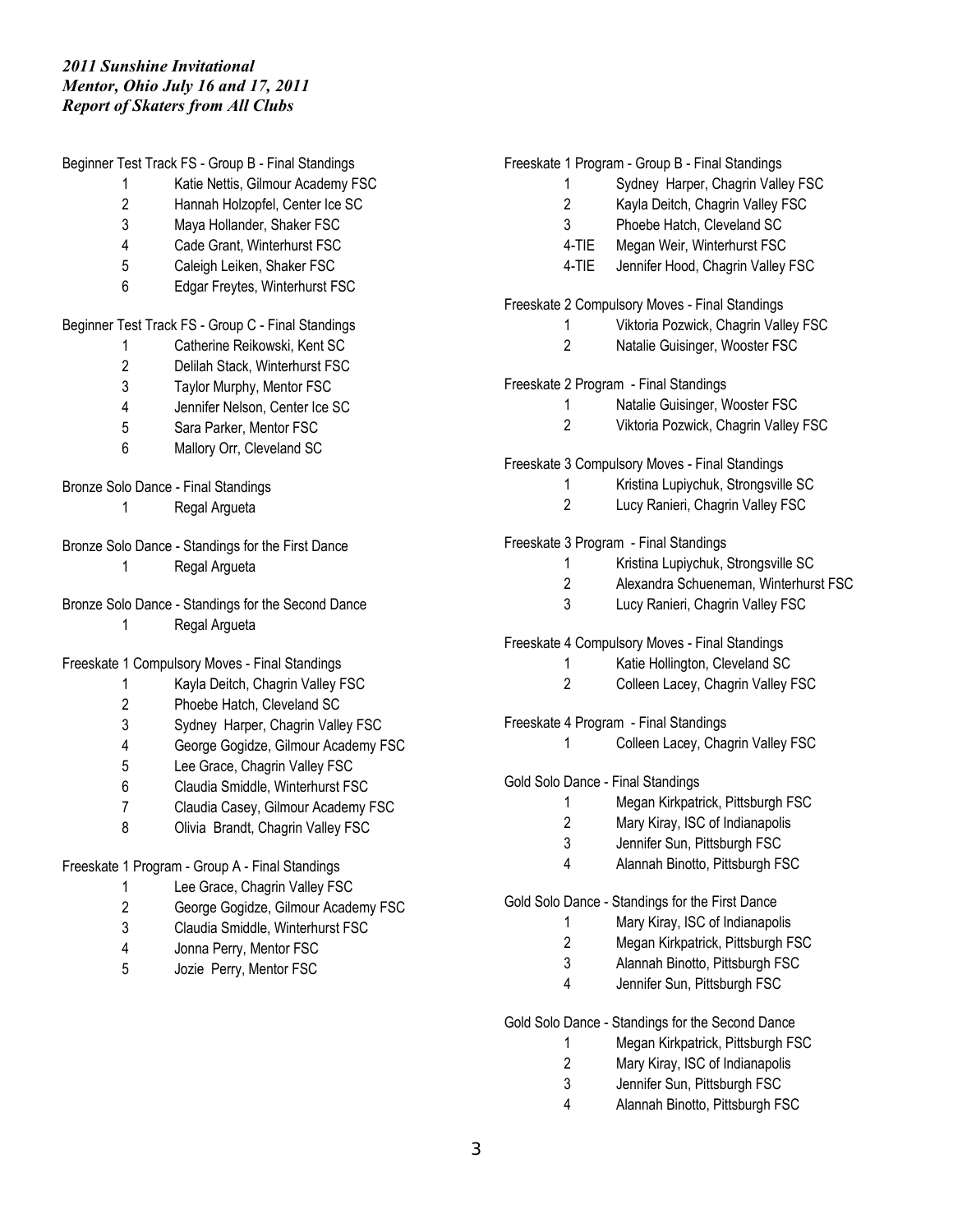Intermediate Showcase - Final Standings

- Kamryn Lorenzen, Center Ice SC
- Cami Burkhardt, Mentor FSC
- Erica Steinel, Winterhurst FSC
- Lydia Gerrick, Forestwood FSC
- Intermediate Spins Final Standings
	- Kamryn Lorenzen, Center Ice SC
	- Lauren Gwinn, Strongsville SC
	- Ashlee Weaver, Mentor FSC

# Intermediate Test Track FS - Final Standings

- Sarah Clark, Kent SC
- Ashlee Weaver, Mentor FSC
- Katie Pastor, Mentor FSC

### Junior Test Track FS - Final Standings

- Alysha Scheeser, Mentor FSC
- Juvenile Girls Short Program Final Standings
	- Melissa Murray, Cleveland SC
	- Darya Kovalenko, Cleveland SC
	- Alyssa Cabacungan, Strongsville SC
	- Jordyn Rhoades, Kent SC
	- Hailey Wilson, Cleveland SC
	- Amelia Stefan, Center Ice SC
	- Cara Murphy, SC of Mt. Lebanon

Juvenile Test Track FS - Final Standings

- Megan Kirkpatrick, Pittsburgh FSC
- Rebecca Shapiro, Pavilion SC

Juvenile/Open Juvenile Interpretive - Final Standings

- Tori Bennett, Mentor FSC
- Cristina Rackley, Shaker FSC
- Rachel OConnor, Strongsville SC
- Hailey Wilson, Cleveland SC
- Amelia Stefan, Center Ice SC

# Juvenile/Open Juvenile Showcase - Final Standings

- Anna Gerrick, Forestwood FSC
	- Tori Bennett, Mentor FSC
	- Jordyn Rhoades, Kent SC

### Juvenile/Open Spins - Final Standings

- Katie Pastor, Mentor FSC
- Amelia Stefan, Center Ice SC
- Michelle Dilling, Center Ice SC

### Limited Beginner Compulsory Moves - Group A - Final Standings

- McKenna Hoefsmit, Winterhurst FSC
- Jiahe Niu, Cleveland SC
- Shannon Woodruff, Mentor FSC
- Josie Cochran, Cleveland SC
- Gianna Cantini, Mentor FSC

### Limited Beginner Compulsory Moves - Group B - Final Standings

- Tatum Murphy, Mentor FSC
- Maya Hollander, Shaker FSC
- Keating Leavey, SC of Mt. Lebanon
- Hannah Holzopfel, Center Ice SC
- Hannah Shane, Cleveland SC

Limited Beginner Compulsory Moves - Group C - Final Standings

- Taylor Murphy, Mentor FSC
- Catherine Reikowski, Kent SC
- Caleigh Leiken, Shaker FSC
- Mallory Orr, Cleveland SC
- Cade Grant, Winterhurst FSC

# Limited Beginner Compulsory Moves - Group D - Final Standings

- Jennifer Nelson, Center Ice SC
- Megan Weir, Winterhurst FSC
- Ethan Hall, Winterhurst FSC
- Sara Parker, Mentor FSC
- Alexandra Schueneman, Winterhurst FSC

No Test Boys FS - Final Standings

- Roman Myron, SC of Mt. Lebanon
- Ian Mail, Kent SC
- Ethan Hall, Winterhurst FSC

No Test Compulsory Moves - Group A - Final Standings

- Sophie Soltanian, Gilmour Academy FSC
- Caitlyn Reed, Wooster FSC
- Ian Mail, Kent SC
- Zoey Michaella Grandstaff, Mentor FSC
- Roman Myron, SC of Mt. Lebanon

### No Test Compulsory Moves - Group B - Final Standings

- Delilah Stack, Winterhurst FSC
- Victoria Zelinski, Winterhurst FSC
- Bethany Stauffer, SC of Mt. Lebanon
- Alivia Mancini
- Alyssa Firment, Strongsville SC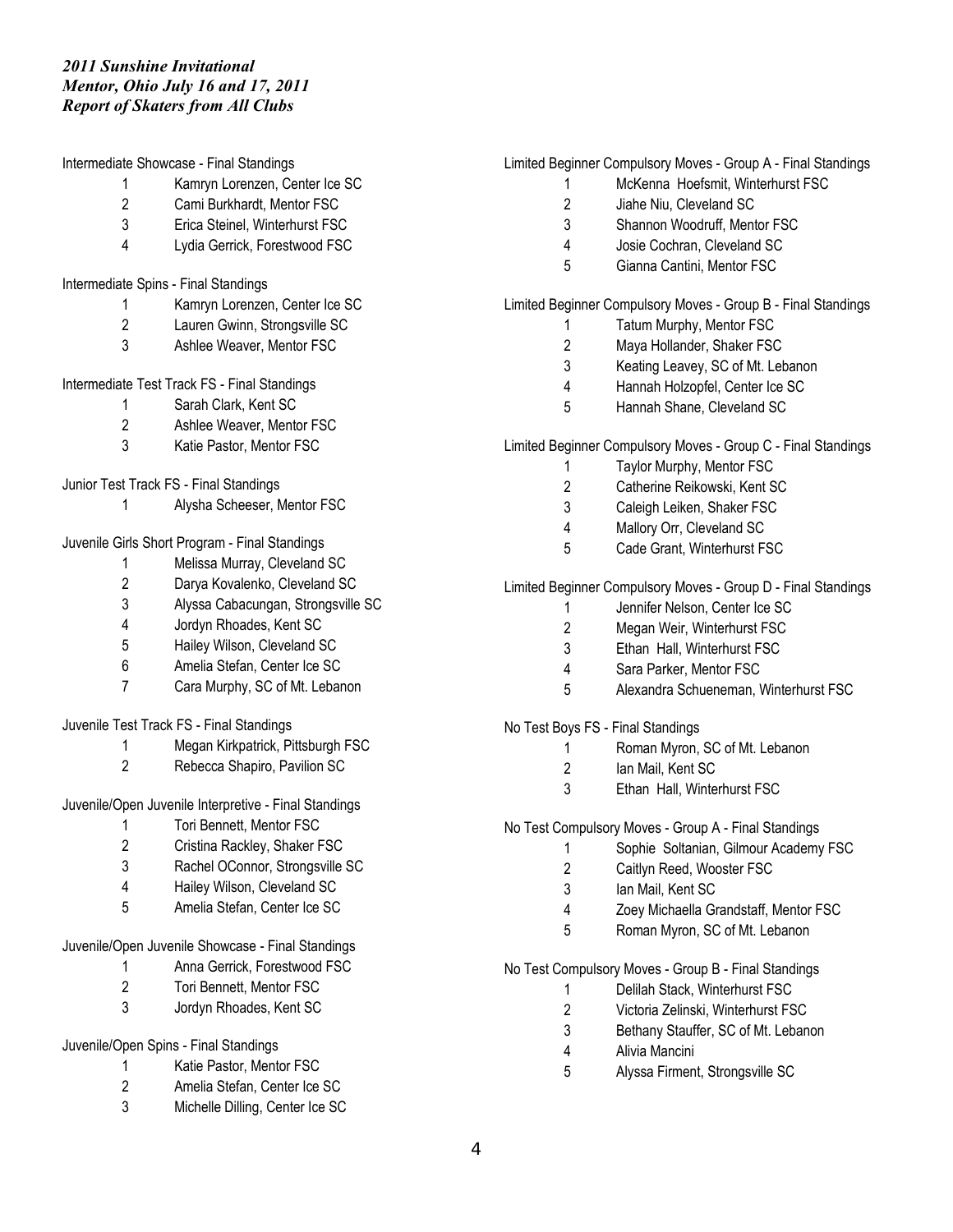No Test Compulsory Moves - Group C - Final Standings

- Kina Adkins, Wooster FSC
- Victoria LaPlante, Cleveland Edges SC
- Kaitlyn Nedley, SC of Mt. Lebanon
- Ashley Brei, Strongsville SC
- Rachel Ozmun, Forestwood FSC

No Test Free Skate - Group A - Final Standings

- Nicole Santoso, Strongsville SC
- Sophie Soltanian, Gilmour Academy FSC
- Alyssa Duke, Strongsville SC
- Sofi Dunay, Iceland Skating Academy
- Katie Hollington, Cleveland SC

No Test Free Skate - Group B - Final Standings

- Caitlyn Reed, Wooster FSC
- Carmen Gonzalez, Forestwood FSC
- Megan McEvoy, Garden State SC
- Lillie Dubena, Winterhurst FSC
- Alyssa Firment, Strongsville SC

No Test Free Skate - Group C - Final Standings

- Lauren Yeary, Center Ice SC
- Alivia Mancini
- Victoria Zelinski, Winterhurst FSC
- Bethany Stauffer, SC of Mt. Lebanon
- Ashley Brei, Strongsville SC

No Test Free Skate - Group D - Final Standings

- Rachel Ozmun, Forestwood FSC
- Maria Colella, Center Ice SC
- Kaitlyn Nedley, SC of Mt. Lebanon
- Melina Mancini
- Victoria LaPlante, Cleveland Edges SC

# Novice Showcase - Final Standings

- Christina DiCola, Mentor FSC
- Emily Kovalcik, Strongsville SC
- Laura Nakhle, Winterhurst FSC
- Madeline Franz, Mentor FSC

# Novice Spins - Final Standings

- Lyndsay Ream, Strongsville SC
- Emily Laska, Winterhurst FSC

# Novice Test Track FS - Final Standings

- Genavieve Maheu, Strongsville SC
- Madeline Franz, Mentor FSC
- Lydia Gerrick, Forestwood FSC

Novice/Junior/Senior Interpretive - Final Standings

- Anya Kay Cockerell, FSC or Quad Cities
- Christina DiCola, Mentor FSC
- Jenna Zavasky, Mentor FSC
- Madeline Franz, Mentor FSC

# Open Juvenile Free Skate - Final Standings

- Anna Gerrick, Forestwood FSC
- Lizzie Weingart, Shaker FSC
- Hailey Kachmarchik, Knoxville FSC

# Open Juvenile Girls Short Program - Final Standings

- Anna Gerrick, Forestwood FSC
- Michelle Dilling, Center Ice SC

# Pre Gold Solo Dance - Final Standings

- Samantha Pearsall, Chicago FSC
- Kristina Slivchenko, Southpointe FSC
- Elspeth Cunningham, Pittsburgh FSC
- Monica Cheng, ISC of Indianapolis
- Kamryn Lorenzen, Center Ice SC
- Emily Don, St. Louis SC
- Caitlin Collmar, Strongsville SC
- 8 Andrea Petak, Washington FSC

# Pre Gold Solo Dance - Standings for the First Dance

- Samantha Pearsall, Chicago FSC
- Kristina Slivchenko, Southpointe FSC
- Kamryn Lorenzen, Center Ice SC
- Monica Cheng, ISC of Indianapolis
- 5-TIE Caitlin Collmar, Strongsville SC
- 5-TIE Elspeth Cunningham, Pittsburgh FSC
- Andrea Petak, Washington FSC
- Emily Don, St. Louis SC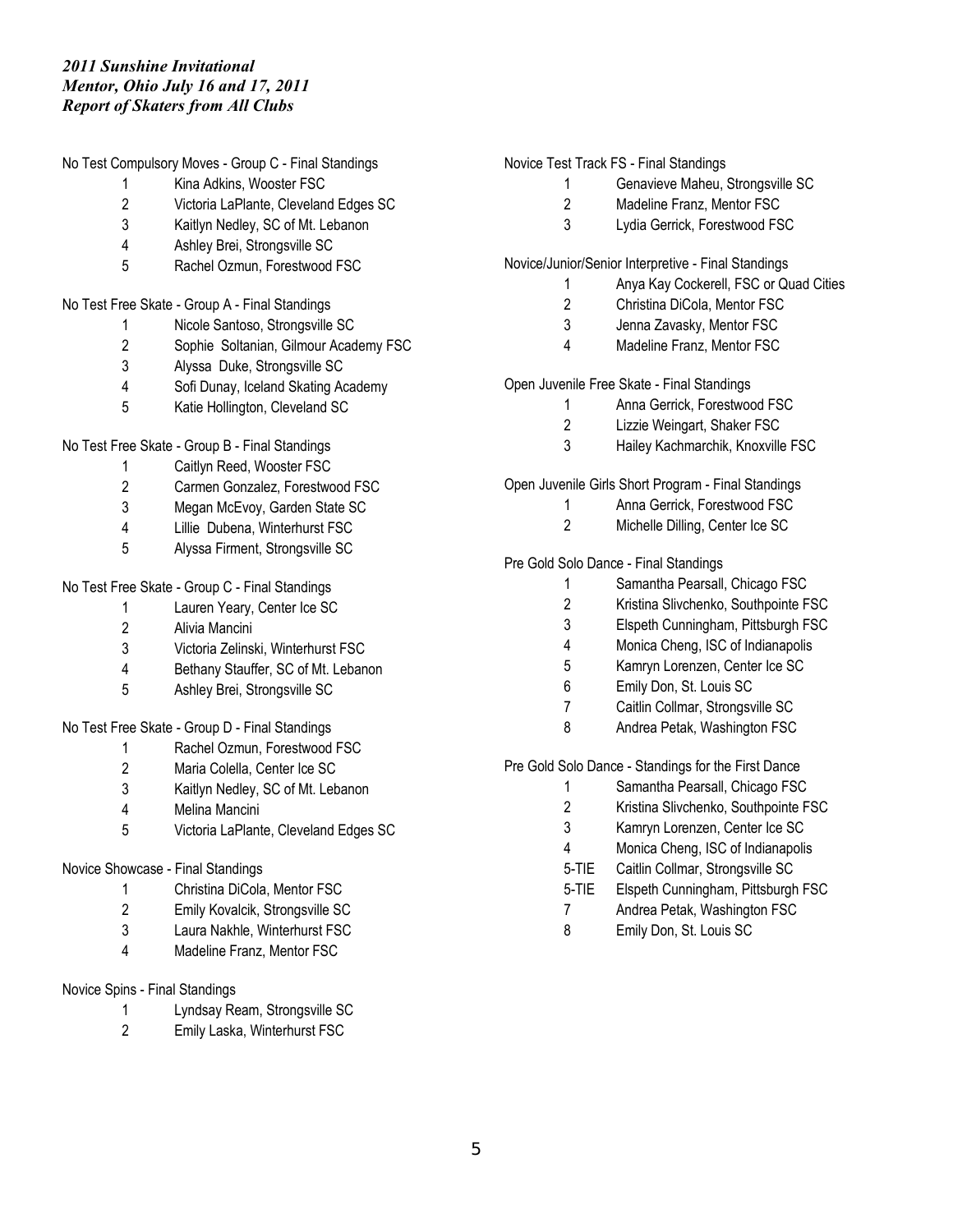Pre Gold Solo Dance - Standings for the Second Dance

- Samantha Pearsall, Chicago FSC
- Kristina Slivchenko, Southpointe FSC
- Elspeth Cunningham, Pittsburgh FSC
- Emily Don, St. Louis SC
- Monica Cheng, ISC of Indianapolis
- Andrea Petak, Washington FSC
- Caitlin Collmar, Strongsville SC
- Kamryn Lorenzen, Center Ice SC

### Pre-Bronze Solo Dance - Final Standings

- Sara Fuller, Tampa Bay FSC
- Holly Donofrio, Center Ice SC

# Pre-Bronze Solo Dance - Standings for the First Dance

- Sara Fuller, Tampa Bay FSC
- Holly Donofrio, Center Ice SC

# Pre-Bronze Solo Dance - Standings for the Second Dance

- Sara Fuller, Tampa Bay FSC
- Holly Donofrio, Center Ice SC

### Pre-Gold Solo Dance - Final Standings

- Samantha Pearsall, Chicago FSC
- Kristina Slivchenko, Southpointe FSC
- Elspeth Cunningham, Pittsburgh FSC
- Monica Cheng, ISC of Indianapolis
- Kamryn Lorenzen, Center Ice SC
- Emily Don, St. Louis SC
- Caitlin Collmar, Strongsville SC
- 8 Andrea Petak, Washington FSC

# Pre-Gold Solo Dance - Standings for the First Dance

- Samantha Pearsall, Chicago FSC
- Kristina Slivchenko, Southpointe FSC
- Kamryn Lorenzen, Center Ice SC
- Monica Cheng, ISC of Indianapolis
- 5-TIE Caitlin Collmar, Strongsville SC
- 5-TIE Elspeth Cunningham, Pittsburgh FSC
- Andrea Petak, Washington FSC
- 8 Emily Don, St. Louis SC

# Pre-Gold Solo Dance - Standings for the Second Dance

- Samantha Pearsall, Chicago FSC
- Kristina Slivchenko, Southpointe FSC
- Elspeth Cunningham, Pittsburgh FSC
- Emily Don, St. Louis SC
- Monica Cheng, ISC of Indianapolis
- Andrea Petak, Washington FSC
- Caitlin Collmar, Strongsville SC
- Kamryn Lorenzen, Center Ice SC

Pre-Juvenile Compulsory Moves - Final Standings

- 1-TIE Brittany Tacchio, Kent SC
- 1-TIE Olivia Grohe, Strongsville SC
- Mikalya Johnson, Jamestown FSC
- April Gabrylski, Winterhurst FSC
- Samantha Grohe, Strongsville SC
- Rebecca Shapiro, Pavilion SC
- Michaela Pinzone, Forestwood FSC

Pre-Juvenile Free Skate - Group A - Final Standings

- Mikalya Johnson, Jamestown FSC
- Darya Kovalenko, Cleveland SC
- Jamie Tell, SC of Western NY
- Olivia Grohe, Strongsville SC
- Melissa Murray, Cleveland SC
- Fiona Boden, Strongsville SC

Pre-Juvenile Free Skate - Group B - Final Standings

- April Gabrylski, Winterhurst FSC
- Megan Powers, Jamestown FSC
- Samantha Grohe, Strongsville SC
- Nicki Gruttadauria, Cleveland Edges SC
- Michaela Pinzone, Forestwood FSC

Pre-Juvenile Interpretive - Final Standings

- Fiona Boden, Strongsville SC
- Darya Kovalenko, Cleveland SC
- Melissa Murray, Cleveland SC

Pre-Juvenile Showcase - Final Standings

- Alyssa Cabacungan, Strongsville SC
- Fiona Boden, Strongsville SC
- Amelia Stefan, Center Ice SC
- Avery Oberfeld, Cleveland SC
- Michaela Pinzone, Forestwood FSC
- Michelle Dilling, Center Ice SC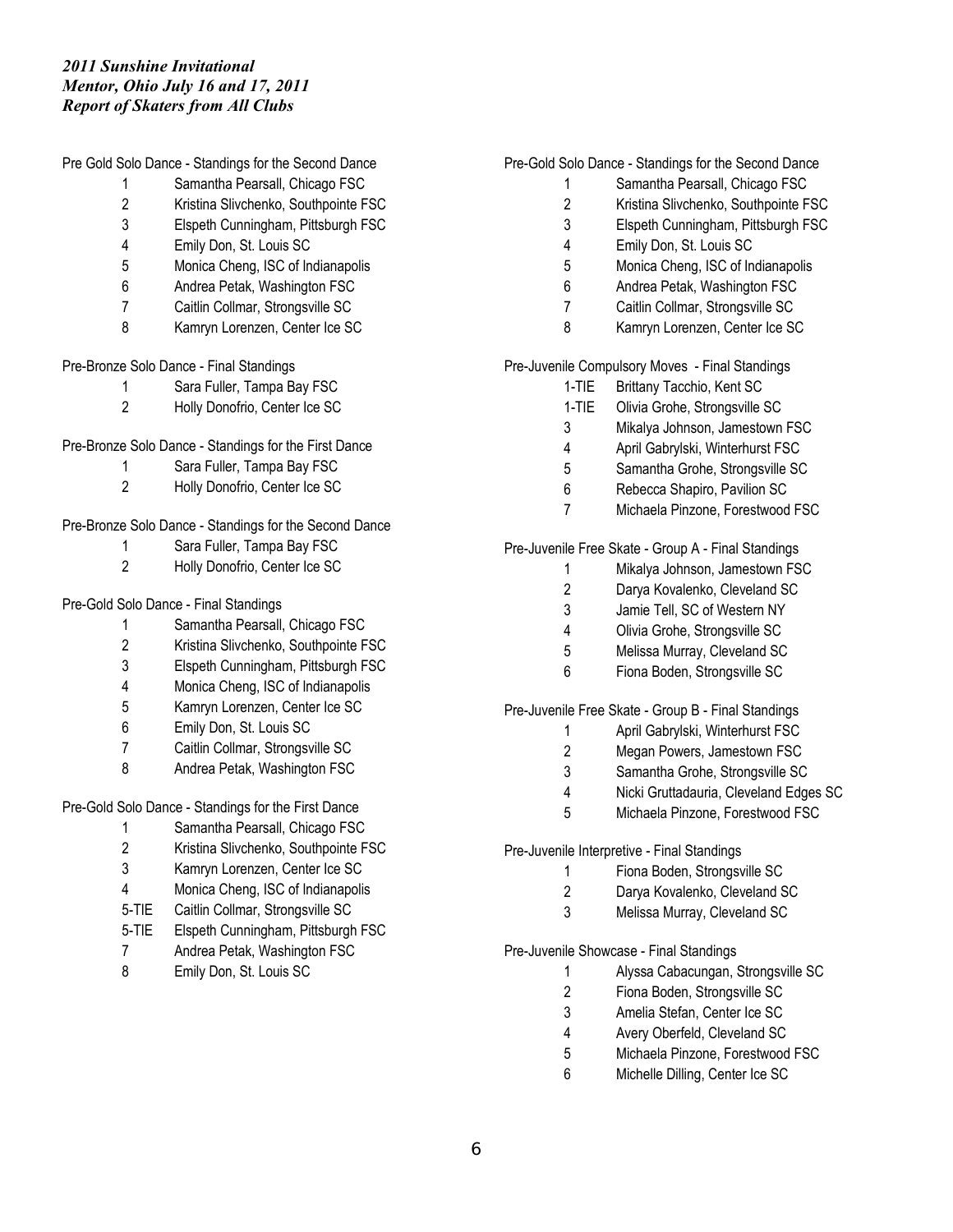Pre-Juvenile Spins - Final Standings

- Emily Brooks, SC of Mt. Lebanon
- Rebecca Shapiro, Pavilion SC
- Fiona Boden, Strongsville SC
- Brittany Tacchio, Kent SC

### Pre-Juvenile Test Track FS - Final Standings

- Emily Brooks, SC of Mt. Lebanon
- Stefanie Brejcha, Mentor FSC
- Jessica Reichard, Mentor FSC
- Autumn Martin, Mentor FSC

Preliminary Compulsory Moves - Group A - Final Standings

- Selin Tukel, Gilmour Academy FSC
- Stephanie Misock, Kent SC
- Stefanie Brejcha, Mentor FSC
- Breanna Santoso, Strongsville SC
- Momoka Stroup, Columbus FSC
- Joelle Rosenthal, Shaker FSC
- Eva Pate, Strongsville SC

Preliminary Compulsory Moves - Group B - Final Standings

- Madeleine Fresco, Cleveland SC
- Emily Brooks, SC of Mt. Lebanon
- Autumn Martin, Mentor FSC
- Elspeth Cunningham, Pittsburgh FSC
- Sophie Cochran, Cleveland SC
- Kiara Hoefsmit, Winterhurst FSC

Preliminary Free Skate - Final Standings

- Selin Tukel, Gilmour Academy FSC
- Stephanie Misock, Kent SC
- Brittany Tacchio, Kent SC
- Gianna Dignitti, SC of Western NY
- Madeleine Fresco, Cleveland SC
- Quinn L'Esperance, Pavilion SC

# Preliminary Interpretive - Final Standings

- Libby McGrosky, Pittsburgh FSC
- Madeleine Fresco, Cleveland SC
- Emma Ross, Pittsburgh FSC
- Stephanie Skala, Mentor FSC
- Maria Colella, Center Ice SC

### Preliminary Pairs Free Skate - Final Standings

- McKenna Hoefsmit, Winterhurst FSC
- Ethan Hall, Winterhurst FSC
- Dubena Lillie, Winterhurst FSC
- Cade Grant, Winterhurst FSC
- Claudia Smiddle, Winterhurst FSC
- Edgar Freytes, Winterhurst FSC

Preliminary Showcase - Final Standings

- Samantha Grohe, Strongsville SC
- Olivia Grohe, Strongsville SC
- Gianna Stafford, Gilmour Academy FSC
- Joelle Rosenthal, Shaker FSC
- Stephanie Skala, Mentor FSC
- Selin Tukel, Gilmour Academy FSC

Preliminary Solo Dance - Final Standings

- Kellie-Ann Shawn, Ann Arbor FSC
- Megan McEvoy, Garden State SC

Preliminary Solo Dance - Standings for the First Dance

- Kellie-Ann Shawn, Ann Arbor FSC
- Megan McEvoy, Garden State SC

Preliminary Solo Dance - Standings for the Second Dance

- Kellie-Ann Shawn, Ann Arbor FSC
- Megan McEvoy, Garden State SC

Preliminary Spins - Final Standings

- Stephanie Misock, Kent SC
	- 2-TIE Elspeth Cunningham, Pittsburgh FSC
	- 2-TIE Joelle Rosenthal, Shaker FSC
	- Danielle Brown, Kent SC
	- Alexandra Mail, Kent SC
	- Julia Saltzman, Gilmour Academy FSC
	- Sophie Cochran, Cleveland SC

Preliminary Test Track FS - Group A - Final Standings

- Gianna Stafford, Gilmour Academy FSC
- Joelle Rosenthal, Shaker FSC
- Shannon Stanforth, Gilmour Academy FSC
- Stephanie Skala, Mentor FSC
- Julia Saltzman, Gilmour Academy FSC
- Summer Mastandrea, Mentor FSC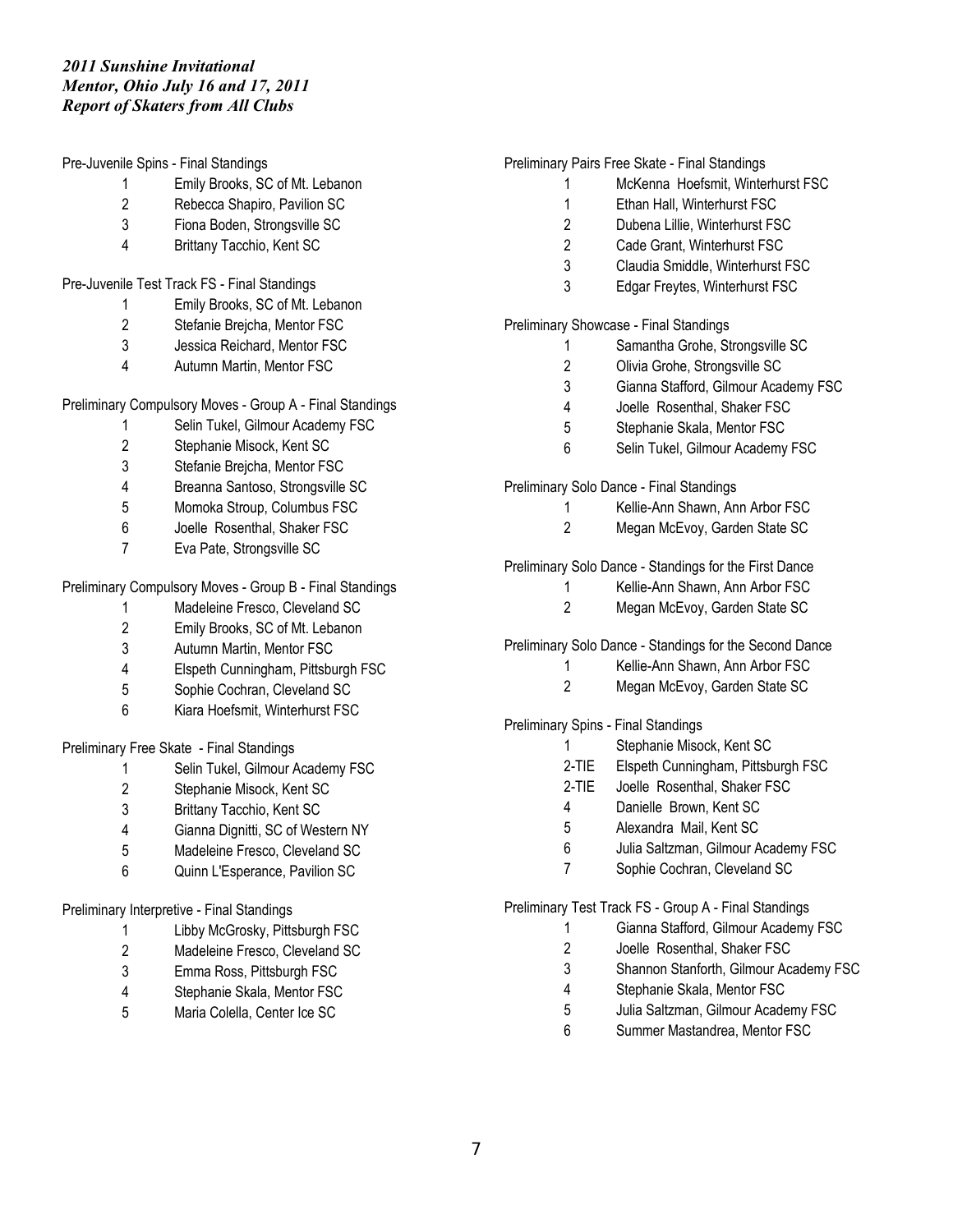Preliminary Test Track FS - Group B - Final Standings

- Sophie Cochran, Cleveland SC
- Astra Driscoll, Pavilion SC
- Jordyn Hertzing, Mentor FSC
- Angelique Hudec, Pittsburgh FSC
- Samantha Syme, SC of Mt. Lebanon
- Kennedy Koslasky, Mentor FSC

Pre-Preliminary Compulsory Moves - Group C - Final Standings

- Jessica Zelinski, Winterhurst FSC
- Taylor Panzarella, Cleveland Edges SC
- Shannon Stanforth, Gilmour Academy FSC
- Lauren Yeary, Center Ice SC
- Julia Saltzman, Gilmour Academy FSC
- Isabelle Cochran, Cleveland SC

Pre-Preliminary Compulsory Moves - Group D - Final Standings

- Samantha Syme, SC of Mt. Lebanon
- Astra Driscoll, Pavilion SC
- Maria Colella, Center Ice SC
- Olivia Stefanek, Forestwood FSC
- Melina Mancini

Pre-Preliminary Boys Compulsory Moves - Final Standings

- Matthew Nielsen, Wooster FSC
- Marius Driscoll, Pavilion SC

Pre-Preliminary Boys Free Skate - Final Standings

- Matthew Nielsen, Wooster FSC
- Marius Driscoll, Pavilion SC

Pre-Preliminary Compulsory Moves - Group A - Final Standings

- Libby McGrosky, Pittsburgh FSC
- Regan Cornelius, Columbus FSC
- Nicole Santoso, Strongsville SC
- Alyssa Duke, Strongsville SC
- Summer Mastandrea, Mentor FSC

Pre-Preliminary Compulsory Moves - Group B - Final Standings

- Gianna Stafford, Gilmour Academy FSC
- Danielle Brown, Kent SC
- Madelyn Lockshine, Brooklyn FSC
- Alexandra Mail, Kent SC
- Carmen Gonzalez, Forestwood FSC

# Pre-Preliminary Free Skate - Group A - Final Standings

- Momoka Stroup, Columbus FSC
- Breanna Santoso, Strongsville SC
- Libby McGrosky, Pittsburgh FSC
- Regan Cornelius, Columbus FSC
- Alexandra Mail, Kent SC
- Danielle Brown, Kent SC
- Charlotte Rogers, Knoxville FSC
- Eva Pate, Strongsville SC

Pre-Preliminary Free Skate - Group B - Final Standings

- Madelyn Lockshine, Brooklyn FSC
- Emma Ross, Pittsburgh FSC
- Elspeth Cunningham, Pittsburgh FSC
- Kina Adkins, Wooster FSC
- Jessica Zelinski, Winterhurst FSC
- Olivia Stefanek, Forestwood FSC
- Taylor Panzarella, Cleveland Edges SC
- Kiara Hoefsmit, Winterhurst FSC

Pre-Preliminary Showcase - Final Standings

- Katherine Toth, Bowling Green SC
	- Danielle Brown, Kent SC
	- Alexandra Mail, Kent SC
	- Sophie Soltanian, Gilmour Academy FSC

Pre-Preliminary Spins - Final Standings

- Matthew Nielsen, Wooster FSC
- Emma Ross, Pittsburgh FSC
- Gianna Stafford, Gilmour Academy FSC
- 4-TIE Katherine Toth, Bowling Green SC
- 4-TIE Taylor Panzarella, Cleveland Edges SC
- Kina Adkins, Wooster FSC
- Isabelle Cochran, Cleveland SC

Pre-Preliminary Test Track FS - Final Standings

- Katherine Toth, Bowling Green SC
- Isabelle Cochran, Cleveland SC
- Reese Legan, Gilmour Academy FSC
- Zoey Michaella Grandstaff, Mentor FSC
- Julia Ventura, Brooklyn FSC
- Allison Rady, Mentor FSC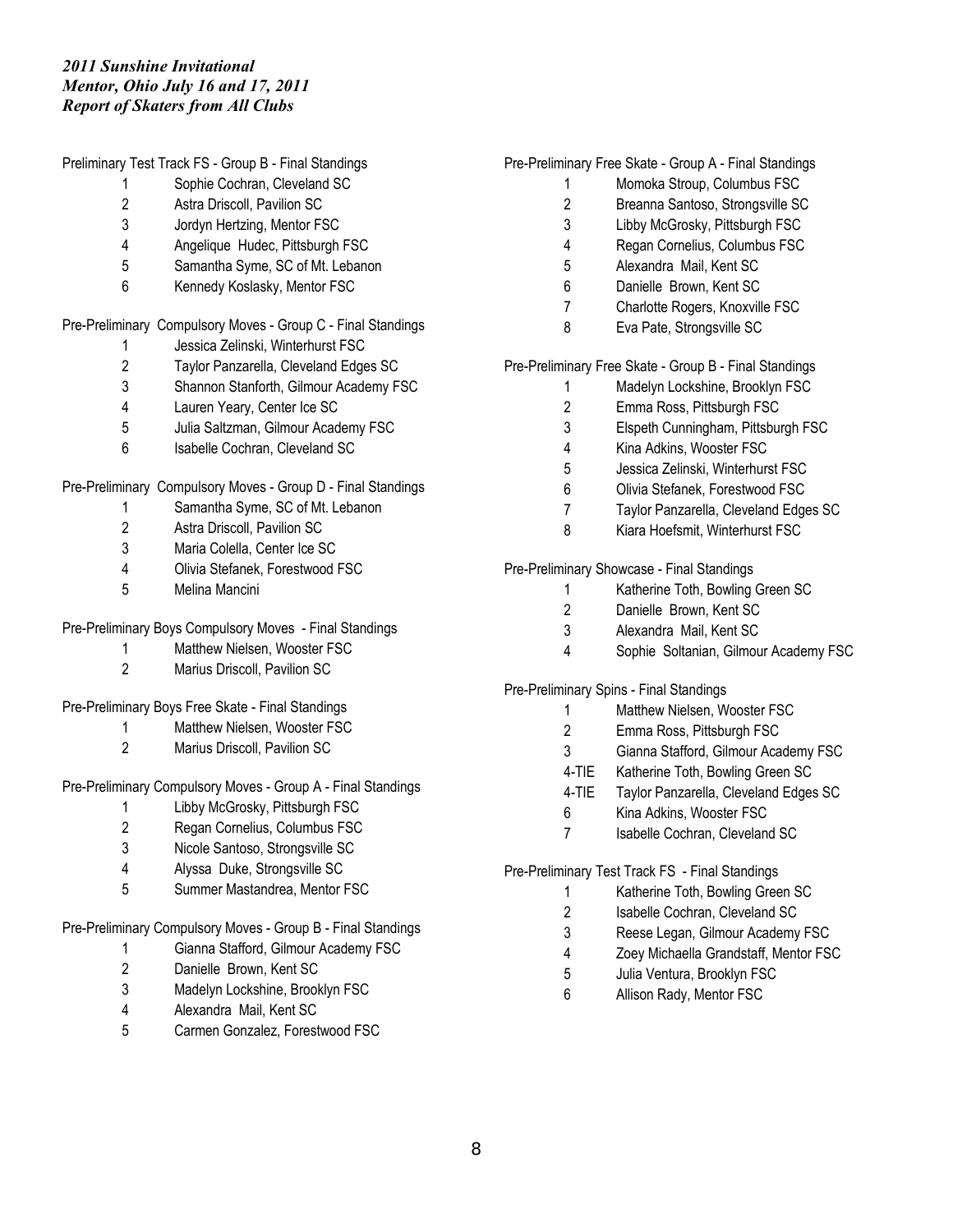Pre-Silver Solo Dance - Final Standings

- Leah Krauskopf, Northern Ice SC
- Riley Cantor
- Brianna Mascia, Strongsville SC
- Angelique Hudec, Pittsburgh FSC

Pre-Silver Solo Dance - Standings for the First Dance

- Leah Krauskopf, Northern Ice SC
- Brianna Mascia, Strongsville SC
- Riley Cantor
- Angelique Hudec, Pittsburgh FSC

Pre-Silver Solo Dance - Standings for the Second Dance

- Leah Krauskopf, Northern Ice SC
- Riley Cantor
- Brianna Mascia, Strongsville SC
- Angelique Hudec, Pittsburgh FSC

Production Ensemble - Final Standings

- California Girls, Mentor FSC
- Brooklyn Blades on Ice, Brooklyn FSC
- Senior Test Track FS Final Standings
	- Jenna Zavasky, Mentor FSC
- Silver Solo Dance American Waltz Final Standings
	- Nadine Maliakkal, Thomas Creek FSC
- Silver Solo Dance Final Standings
	- Nadine Maliakkal, Thomas Creek FSC
- Silver Solo Dance Rocker Foxtrot Final Standings
	- Nadine Maliakkal, Thomas Creek FSC
	- Tori Bennett, Mentor FSC
- Silver Solo Dance Standings for the First Dance Nadine Maliakkal, Thomas Creek FSC
- Silver Solo Dance Standings for the Second Dance
	- Nadine Maliakkal, Thomas Creek FSC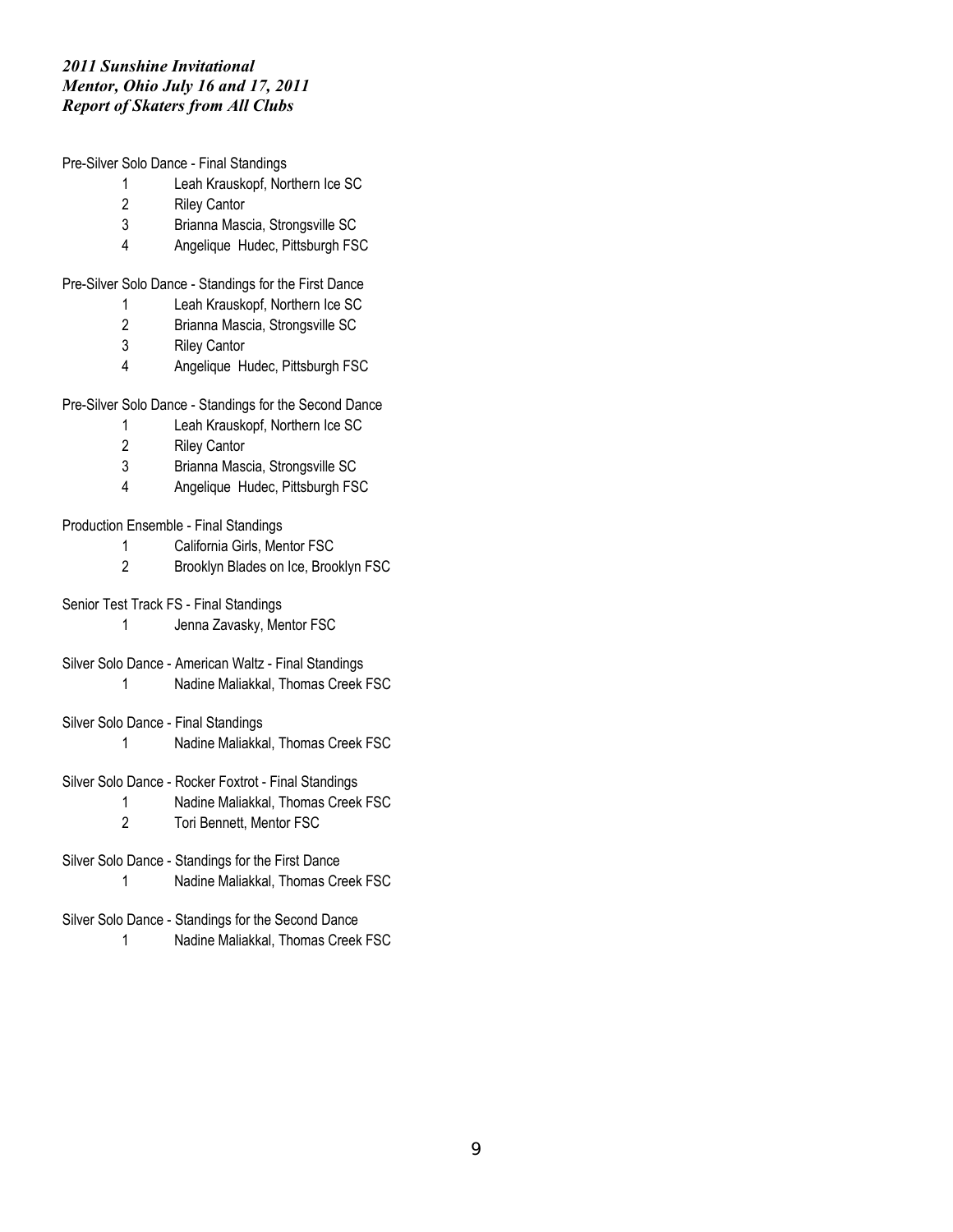# **SUMMARY** Page 1 of 2

#### 2011 Sunshine Invitational

07/16/2011 - 07/17/2011

| Intermediate Ladies - Group A (1) |                                            |                 | Senior Ladies (36) |                |                                                             |                         |
|-----------------------------------|--------------------------------------------|-----------------|--------------------|----------------|-------------------------------------------------------------|-------------------------|
| FP                                | Name                                       | Points          | SP                 | FP             | Name                                                        | Points FS               |
| -1                                | Cami Burkhardt, Mentor FSC                 | 25.37           | -1                 | $\mathbf{1}$   | AmberLynn Walczyk, Detroit SC                               | 63.17<br>-1             |
| 2                                 | Cristina Rackley, Shaker FSC               | 25.17           | 2                  | $\overline{2}$ | Meleah Hansen, Strongsville SC                              | 59.42<br>$\overline{2}$ |
| 3                                 | Stephanie Hice, Jamestown FSC              | 24.10           | 3                  | 3              | Ann Hulme, Cleveland SC                                     | 56.21<br>3              |
| 4                                 | Brianna Mascia, Strongsville SC            | 21.57           | 4                  | 4              | Jaylyn Orwig, Jamestown FSC                                 | 55.34<br>4              |
| 5                                 | Cassandra Wood, Shaker FSC                 | 18.81           | 5                  | 5              | Alexis Darrow, Jamestown FSC                                | 5<br>51.54              |
| 6                                 | Sarah Marek, Shaker FSC                    | 18.79           | 6                  | 6              | Katharine Huntley-Bachers, Winterhurst FSC                  | 48.80<br>6              |
| -7                                | Madison Semarjian, Pavilion SC             | 18.75           | 7                  | 7              | Jennifer Forrest, Grand Rapids FSC                          | 7<br>48.13              |
| 8                                 | Tori Bennett, Mentor FSC                   | 18.36           | 8                  | 8              | Allison Margevicius, Forestwood FSC                         | 8<br>38.19              |
| 9                                 | Erica Steinel, Winterhurst FSC             | 16.79           | 9                  | W              | Hannah Kimberly, Cleveland SC                               |                         |
| 10                                | Sarah Brizzolara, FSC of Cincinnati        | 15.73           | 10                 |                |                                                             |                         |
| W                                 | Larson Kent, Queen City FSC                |                 |                    | FP             | Juvenile Boys (40)<br>Name                                  | Points FS               |
|                                   | Intermediate Ladies - Group B (4)          |                 |                    | -1             |                                                             | 25.01<br>1              |
| FP                                | Name                                       | Points          | SP                 | 2              | Louis Zheng, Strongsville SC<br>Levon Davis, Queen City FSC | $\overline{2}$<br>15.94 |
| -1                                | Lyndsay Ream, Strongsville SC              | 30.20           | $\mathbf{1}$       |                |                                                             |                         |
| 2                                 | Emily Beckman, SC of Western NY            | 27.58           | $\overline{2}$     |                | Intermediate Men (41)                                       |                         |
| 3                                 | Anya Kay Cockerell, FSC of Quad Cities     | 25.36           | 3                  | FP             | Name                                                        | Points FS               |
| 4                                 | Isabel Kalafatis, Shaker FSC               | 23.73           | 4                  | $\mathbf{1}$   | Jonathan Butler, Columbus FSC                               | 32.22<br>$\mathbf{1}$   |
| 5                                 | Morgan Johnson, Jamestown FSC              | 20.99           | 5                  | 2              | Alex DiCola, Mentor FSC                                     | $\overline{2}$<br>24.86 |
| 6                                 | Arianna Smola, Pavilion SC                 | 20.33           | 6                  |                |                                                             |                         |
| 7                                 | Sarah Salomone, Pavilion SC                | 19.97           | $\overline{7}$     |                | Intermediate Ladies - Group A (42)                          |                         |
| 8                                 | Winni Gao, Winterhurst FSC                 | 18.73           | 8                  | FP             | Name                                                        | Points FS               |
| 9                                 | Kamryn Lorenzen, Center Ice SC             | 18.60           | 9                  | $\mathbf{1}$   | Isabel Kalafatis, Shaker FSC                                | 48.06<br>$\overline{1}$ |
| 10                                | Rachel OConnor, Strongsville SC            | 17.50           | 10                 | $\overline{2}$ | Brianna Mascia, Strongsville SC                             | $\overline{2}$<br>45.39 |
| 11                                | Lizzie Weingart, Shaker FSC                | 17.08           | 11                 | 3              | Cami Burkhardt, Mentor FSC                                  | 3<br>43.61              |
| 12                                | Victoria Vincent, Forestwood FSC           | 14.59           | 12                 | 4              | Anya Kay Cockerell, FSC of Quad Cities                      | 42.98<br>4              |
|                                   |                                            |                 |                    | 5              | Arianna Smola, Pavilion SC                                  | 36.01<br>5              |
|                                   | Senior Ladies (5)                          |                 |                    | 6              | Sarah Marek, Shaker FSC                                     | 35.62<br>6              |
| FP                                | Name                                       | Points          | SP                 | 7              | Alyson Pekkola, Strongsville SC                             | 30.80<br>7              |
| -1                                | AmberLynn Walczyk, Detroit SC              | 36.16           | -1                 | 8              | Jennifer Sun, Pittsburgh FSC                                | 29.82<br>8              |
| 2                                 | Meleah Hansen, Strongsville SC             | 28.93           | $\overline{2}$     | 9              | Erica Steinel, Winterhurst FSC                              | 9<br>28.08              |
| 3                                 | Jennifer Forrest, Grand Rapids FSC         | 27.32           | 3                  | 10             | Victoria Vincent, Forestwood FSC                            | 23.36<br>10             |
| 4                                 | Alexis Darrow, Jamestown FSC               | 27.25           | 4                  |                |                                                             |                         |
| 5                                 | Katharine Huntley-Bachers, Winterhurst FSC | 26.37           | 5                  |                | Intermediate Ladies - Group B (43)                          |                         |
| 6                                 | Jaylyn Orwig, Jamestown FSC                | 25.61           | 6                  | FP             | Name                                                        | Points FS               |
| 7                                 | Allison Margevicius, Forestwood FSC        | 18.22           | 7                  | $\mathbf{1}$   | Lyndsay Ream, Strongsville SC                               | 52.88<br>1              |
| W                                 | Hannah Kimberly, Cleveland SC              |                 |                    | $\overline{2}$ | Emily Beckman, SC of Western NY                             | 44.52<br>2              |
|                                   |                                            |                 |                    | 3              | Katie Barta, Forestwood FSC                                 | 3<br>38.99              |
|                                   | Novice Ladies (8)                          |                 |                    | 4              | Kamryn Lorenzen, Center Ice SC                              | 38.36<br>4              |
| FP                                | Name                                       | Points          | SP                 | 5              | Morgan Johnson, Jamestown FSC                               | 37.13<br>5              |
| -1                                | Kimberly Berkovich, Pavilion SC            | 30.95           | $\overline{1}$     | 6              | Sarah Salomone, Pavilion SC                                 | 6<br>35.42              |
|                                   | Lexi Petkovic, Pavilion SC                 | 29.76           | $\overline{2}$     | 7              | Alannah Binotto, Pittsburgh FSC                             | 34.58<br>7              |
| 3                                 | Jessie Anderson, Winterhurst FSC           | 27.23           | 3                  | 8              | Madison Semarjian, Pavilion SC                              | 33.73<br>8              |
| 4                                 | Zoe Davidson, Shaker FSC                   | 27.16           | 4                  | 9              | Cassandra Wood, Shaker FSC                                  | 33.43<br>9              |
| 5                                 | Laura Nakhle, Winterhurst FSC              | 25.71           | 5                  | 10             | Sarah Brizzolara, FSC of Cincinnati                         | 30.02 10                |
| 6                                 | Rachelle Fragedakis, Strongsville SC       | 24.34           | 6                  | 11             | Winni Gao, Winterhurst FSC                                  | 26.90<br>11             |
| 7                                 | Alexandra Smola, Pavilion SC               | 22.89           | 7                  |                |                                                             |                         |
| 8                                 | Amber Guizzotti, Jamestown FSC             | 18.89           | 8                  |                | Junior Ladies (45)                                          |                         |
| 9                                 | Elizabeth Hackett, Strongsville SC         | 18.45           | 9                  | FP             | Name                                                        | Points FS               |
| 10                                | Emily Kovalcik, Strongsville SC            | 17.88           | 10                 | $\mathbf{1}$   | Alexis McDonell, Queen City FSC                             | 53.71                   |
| 11                                | Madelaine Geary, Jamestown FSC             | 17.35           | 11                 | $\overline{2}$ | Morgan Barnett, Winterhurst FSC                             | 2<br>53.07              |
| 12                                | Christina DiCola, Mentor FSC               | 14.67           | 12                 | 3              | Emily Laska, Winterhurst FSC                                | 39.31<br>3              |
|                                   |                                            |                 |                    |                |                                                             |                         |
|                                   | Intermediate Men (9)                       |                 |                    |                |                                                             |                         |
| FP<br>-1                          | Name<br>Jonathan Butler, Columbus FSC      | Points<br>21.59 | SP<br>-1           |                |                                                             |                         |
| 2                                 | Alex DiCola, Mentor FSC                    | 16.42           | $\overline{2}$     |                |                                                             |                         |
|                                   |                                            |                 |                    |                |                                                             |                         |
|                                   | Junior Ladies (10)                         |                 |                    |                |                                                             |                         |
| FP                                | Name                                       | Points          | SP                 |                |                                                             |                         |
| -1                                | Alexis McDonell, Queen City FSC            | 29.32           | -1                 |                |                                                             |                         |
| 2                                 | Morgan Barnett, Winterhurst FSC            | 26.46           | $\overline{2}$     |                |                                                             |                         |
| W                                 | Emily Laska, Winterhurst FSC               |                 |                    |                |                                                             |                         |

Novice Ladies (46) IN PROGRESS